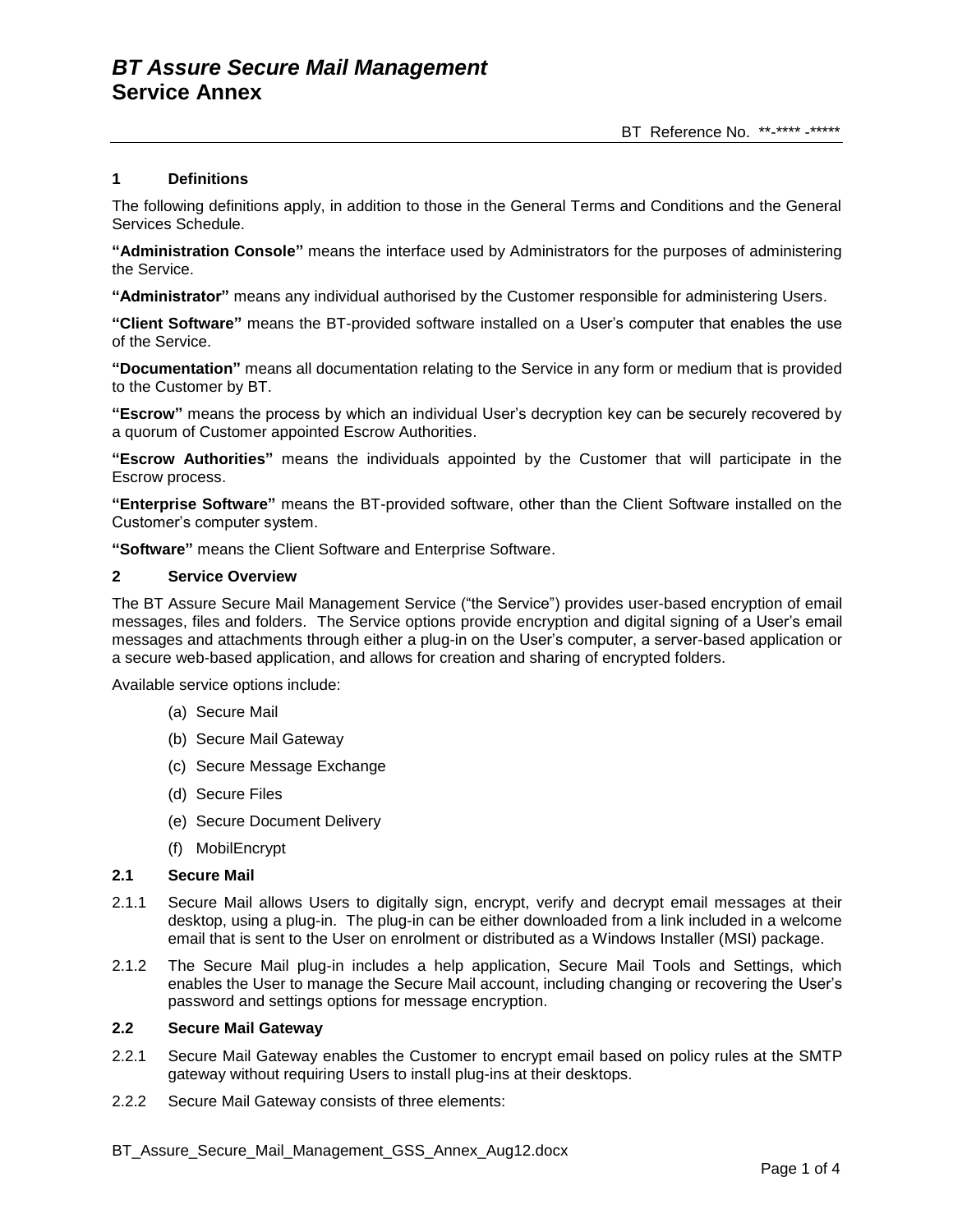- (a) The Policy and Encryption Engine (Encryption Engine) which filters email marked for encryption, and digitally signs and encrypts marked mail for delivery to intended recipients. The Encryption Engine digitally encrypts and signs the document and determines the delivery method from policies that have been pre-defined by the recipient.
- (b) The Message Pickup Centre, where messages that are encrypted and delivered to recipients that are not Users of Secure Mail Gateway may pick up and securely reply to encrypted messages.
- (c) The Gateway Plug-in which adds a button in Outlook that gives Users the ability to force encryption by clicking an "encrypt button".
- 2.2.3 Secure Mail Gateway can be provided either as:
	- (a) a managed on premises solution, where the Encryption Engine and message pick-up portal are installed at the Customers Site;
	- (b) a hosted solution where the rule engine, Encryption Engine and message pick-up portal are hosted by BT; or,
	- (c) a hybrid solution where the rule engine and Encryption Engine are installed at the Customer's Site and the message pick-up portal is hosted by BT.

## **2.3 Secure Message Exchange**

- 2.3.1 Secure Message Exchange provides a web portal that allows Users registered with the portal to exchange messages and documents in a secure manner. Users can elect to receive a notification of new messages received on the portal via their current email address.
- 2.3.2 Secure Message Exchange Users can be set-up as either Full Service or Lite Users. Full Service Users are able to receive, initiate and send messages through Secure Message Exchange and are restricted to a total message storage size of 50Mb. Lite Users can receive and reply to messages through Secure Message Exchange, but cannot initiate and send a new message. Lite Users are also restricted to a total message storage size of 10Mb.

## **2.4 Secure Files**

- 2.4.1 Secure Files is a privacy application that gives Users the ability to create encrypted folders for sensitive information. The User can create a Secure Files folder, assigning read and modify privileges to the folder whether it resides on a desktop PC, network share or USB key. All data inside a Secure Files folder or file is encrypted using the public encryption keys of the User, and only the matching private decryption keys of these Users will decrypt the data.
- 2.4.2 Secure Files is composed of server-side security services as well as a small client security plug-in that is installed on the User's desktop.

## **2.5 Secure Document Delivery**

- 2.5.1 Secure Document Delivery enables the Customer to replace the physical delivery of statements, invoices, notices and other forms with secure and private electronic messages.
- 2.5.2 Secure Document Delivery takes business generated content including the address of an intended recipient and directs it to an Encrypted Document Engine (EDE). The EDE digitally encrypts and signs the document and determines the delivery method from policies that have been pre-defined by the recipient. Message recipients have the option to reply securely. Secure Document Delivery can be Customer branded.

### **2.6 MobilEncrypt**

The Service allows users to digitally sign, encrypt, verify and decrypt email messages on their iPhone, iPad, Blackberry or Android mobile device.

### **2.7 Administration Console**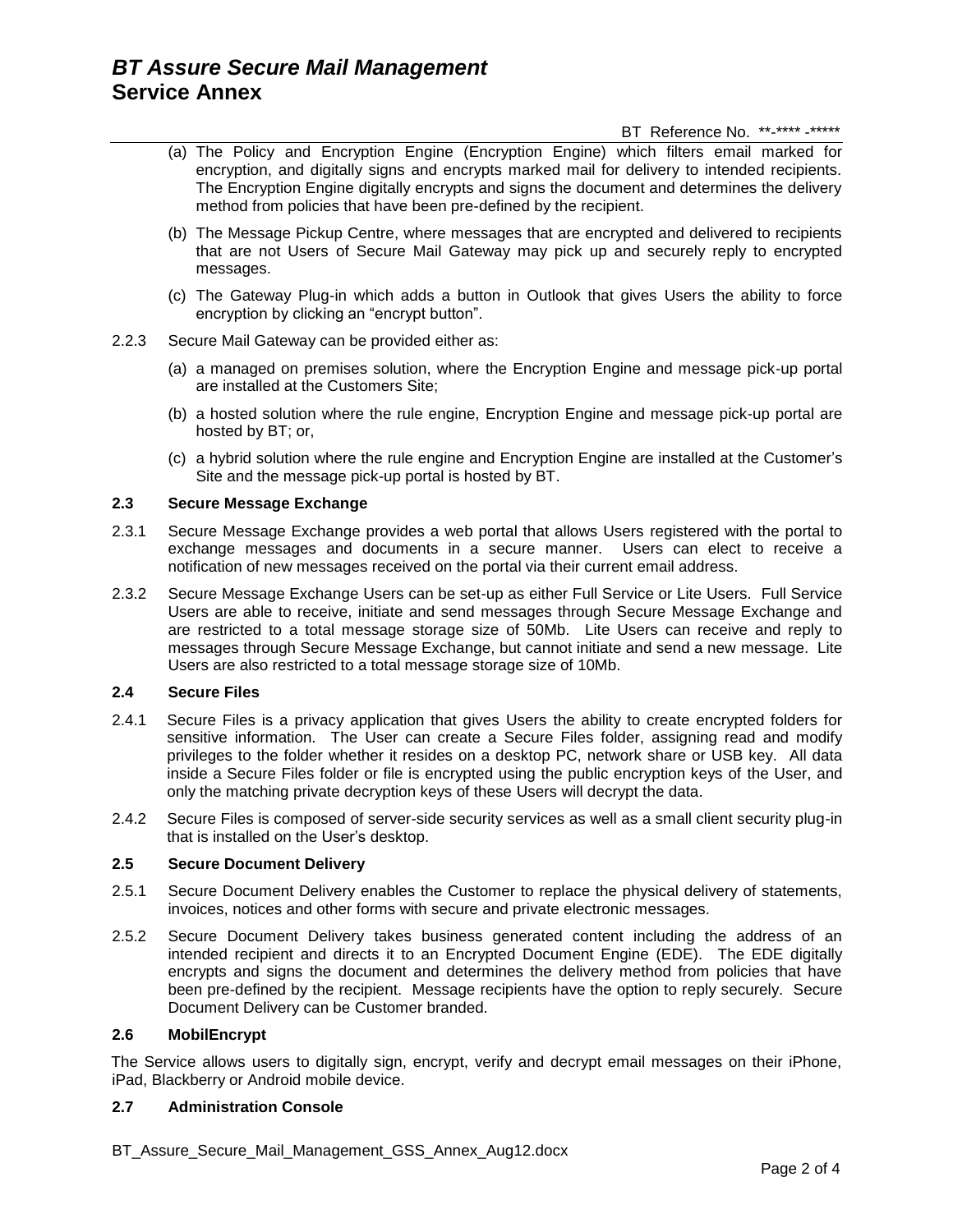The Service is provided with an Administration Console that Administrators use to:

- (a) enrol Users on the Service either individually or in bulk;
- (b) generate reports; and,
- (c) initiate the recovery of a User's decryption key using the Escrow process.

#### **2.8 License Grant**

- 2.8.1 BT grants the Customer a revocable, non-exclusive, non-transferable, limited license for the duration of this Service Annex to:
	- (a) access and use the Service;
	- (b) install and use one copy of the Client Software on each device from which a User accesses the Service;
	- (c) install and use the Enterprise Software for the purposes of accessing the Service; and,
	- (d) print and use, but not further reproduce, a reasonable number of copies of the Documentation solely for the purposes of accessing and using the Service.
- 2.8.2 Except as permitted by 2.8.1, the Customer may not:
	- (a) alter, remove or cover trademarks, copyright other proprietary notices or legends in or on the Service;
	- (b) copy (except for back up purposes), decompile, disassemble, extract or otherwise attempt or assist others to reverse engineer or derive the source code from the Software;
	- (c) use the Service for service bureau purpose or otherwise to provide services for the benefit of any third party;
	- (d) use the Service for the purposes of sending automated email messages without the prior consent of BT; or
	- (e) use the Service in the operation of critical data systems, such as those used for the operation of nuclear facilities, aircraft navigation or communication systems, air traffic control systems, patient data systems, life support machines or other equipment in which the failure of the Service could lead to death, personal injury, or severe physical or environmental damage.

### **3 Service Delivery**

BT will provide the Service and configure it in accordance with information provided by the Customer on the Order. BT will provide access to the Administration Console and set-up the Customer's Escrow Authorities. BT will also provide the Administrator with training of up to 4 (four) hours by telephone/webex on the use of the Service.

### **4 BT Service Management Boundary (SMB)**

The SMB for the Service is the front-end firewall on the Service platform. Connection to the Service platform and the hardware and software, other than the Software used to access the Service, are the responsibility of the Customer.

### **5 The Customer's Responsibilities**

The Customer is responsible for:

- (a) Completing an Order containing all the necessary information required by BT to provide the Service;
- (b) Nominating a minimum of one Administrator, who will:
	- (i) be familiar with the use of the Service; and,